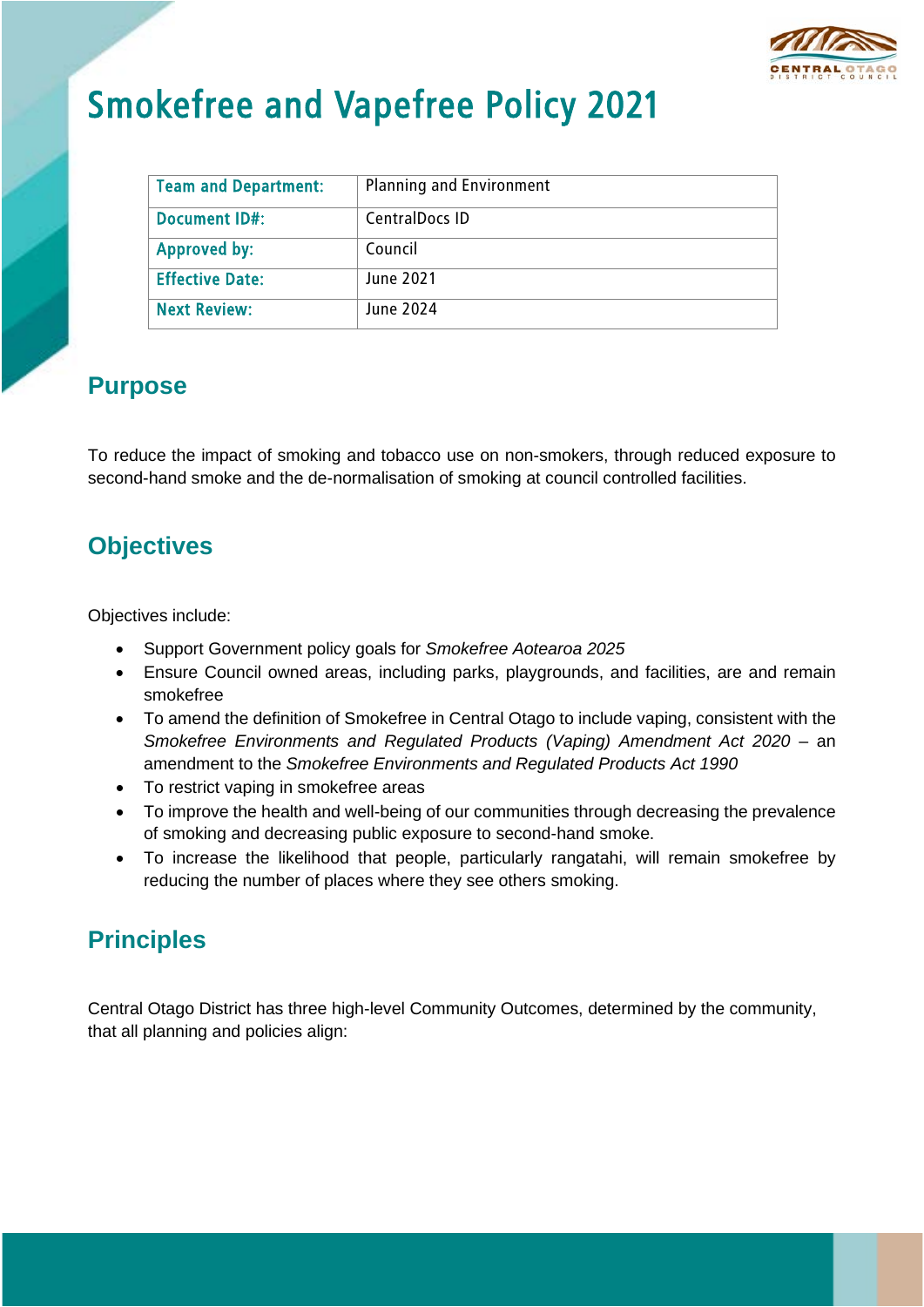







This policy is consistent with these outcomes through:

- Placing the health and wellbeing of the community at the forefront
- Reducing cigarette waste, and other associated toxins, from disposal in the environment

Other principles include:

- Guidance by national legislative and policy direction, with community input
- Taking an educational approach aimed at lessening the effect of smoking on the community, rather than individual punitive measures
- A strong focus on providing smokefree public environments

#### **Scope**

This policy covers Central Otago District Council's position in relation to:

- Smokefree public places
- Smokefree Events

This policy focuses on where people are requested not to smoke.

Whether people choose to become smokefree is outside the scope of this policy. Assistance to become smokefree is offered through health agencies.

This policy includes both traditional tobacco based smoking products, and newer products including dry heat and vaping.

# **Definitions**

For the purposes of this policy, the definition of smoking includes:

- To smoke, hold, or otherwise have control over an ignited tobacco product, weed, herb, plant, or controlled substance
- To smoke, hold, or otherwise have control over an ignited product or thing whose customary use is or includes the inhalation from it of the smoke produced from its combustion or the combustion of any part of it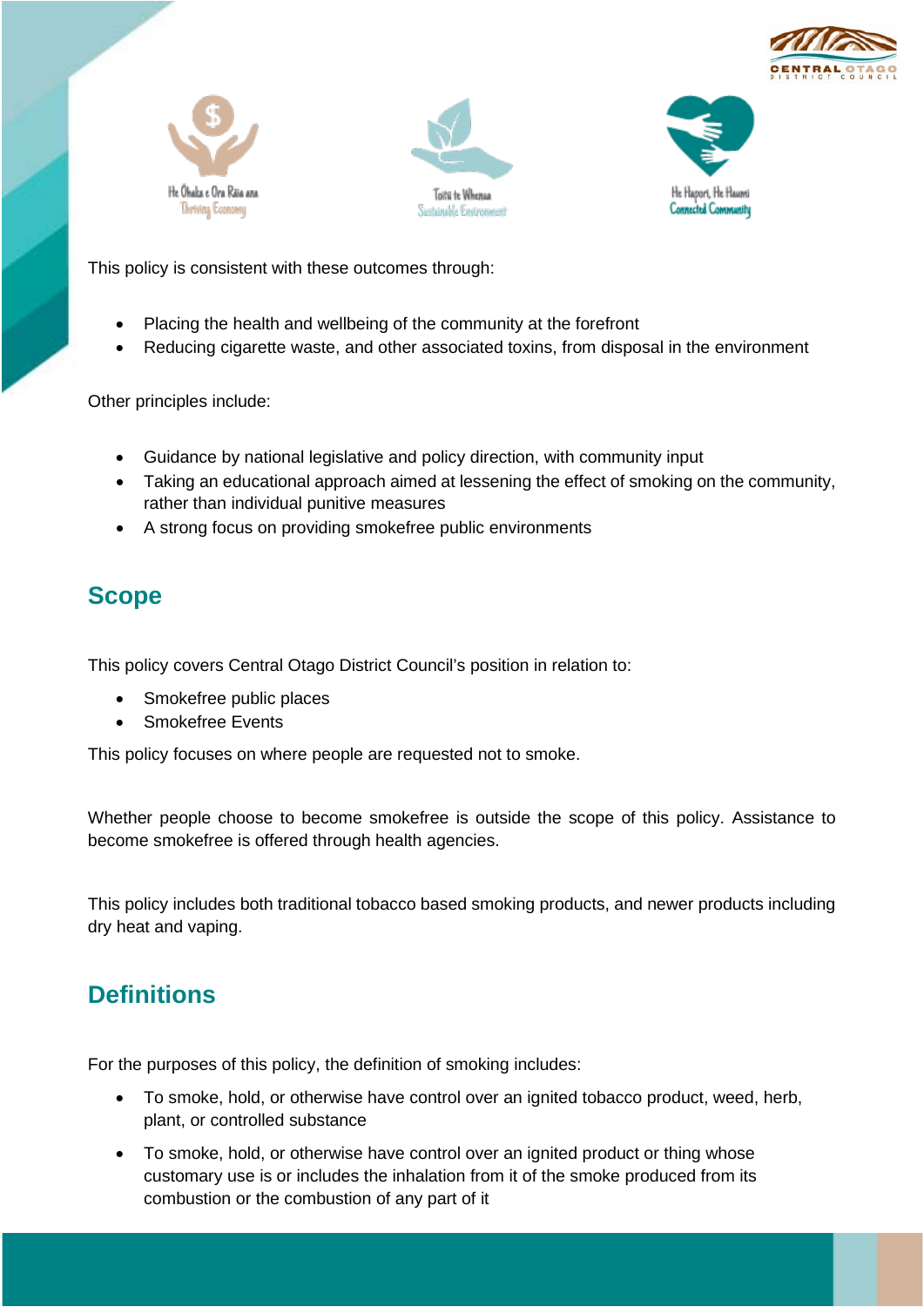

- Use of a heated tobacco product that has a device that uses or facilitates the use of heat to aerosolise nicotine from tobacco leaf directly
- Use of a vaporiser or vaping device
- For clarity, the definition includes tobacco and all associated products such as cigarettes, cigars, pipes; vaping products, regardless of the nicotine content; herbal smoking; controlled and illegal drug use.

Designated Smokefree areas in Central Otago are to be free from inhaling smoke or vapour from any of the products or substances listed above.

#### **Smokefree and Vapefree Public Places**

The following areas are designated smokefree and vapefree:

- All council owned parks and reserves, tracks and walkways, sportsgrounds and playgrounds. A ten metre smokefree and vapefree perimeter is designated around these facilities on any council owned land.
- Within ten metres of public pedestrian entrances to Council owned buildings (including libraries, swimming pools, sport facilities, etc.)
	- o For the main entrance to Council's civic buildings, the smokefree area will include the full forecourt from the public footpath.
- Bus stops, including a ten-metre perimeter from bus shelters, signs, or bus stop markings.
- Areas set up primarily for café or dining purposes on publicly owned land and Council owned tables in public areas.

# **Smokefree and Vapefree Community Events**

To promote healthier public places and a healthier Central Otago:

- Events held at any of Council's public places must be smokefree.
- Public events receiving Council funding will be required to support smokefree messages.

# **Education and Enforcement**

Signage promoting positive smokefree messages have been installed in appropriate places. This policy is educational rather than punitive.

The Council will:

• Update and clarify the definitions of smoking and smokefree to include vaping and associated products through this policy